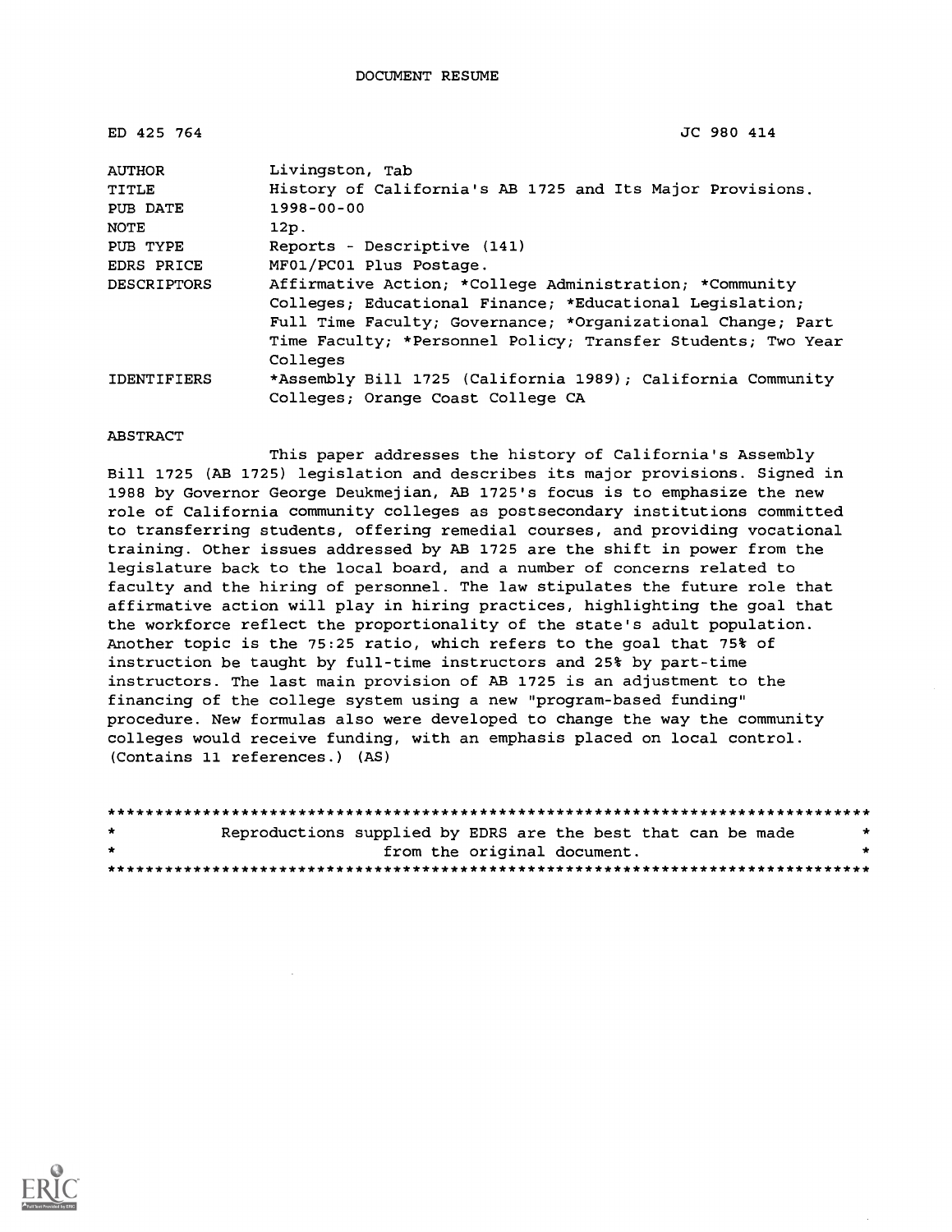## HISTORY OF CALIFORNIA'S AB 1725 AND ITS MAJOR PROVISIONS

Tab Livingston Mathematics Instructor Orange Coast College

23746 Bayside Lane Laguna Niguel, Ca. (949) 249-8360

U.S. DEPARTMENT OF EDUCATIONAL RESOURCES INFORMATION<br>
COME of Educational Research and Improvement<br>
EDUCATIONAL RESOURCES INFORMATION<br>
This document has been reproduced as<br>
received from the person or organization<br>
origina

0 Minor changes have been made to improve reproduction quality.

 $\bullet$ )

ED 425 764

980 414

Ä

 $\mathbf{r}$ 

 $\ddot{\phantom{1}}$ Points of view or opinions stated in this document do not necessarily represent official OER1 position or policy. PERMISSION TO REPRODUCE AND DISSEMINATE THIS MATERIAL HAS BEEN GRANTED BY

T. Livingston

TO THE EDUCATIONAL RESOURCES INFORMATION CENTER (ERIC)

 $\mathbf{1}$  $\ddot{\phantom{1}}$ 

A paper presented to the ERIC Clearinghouse for the Community Colleges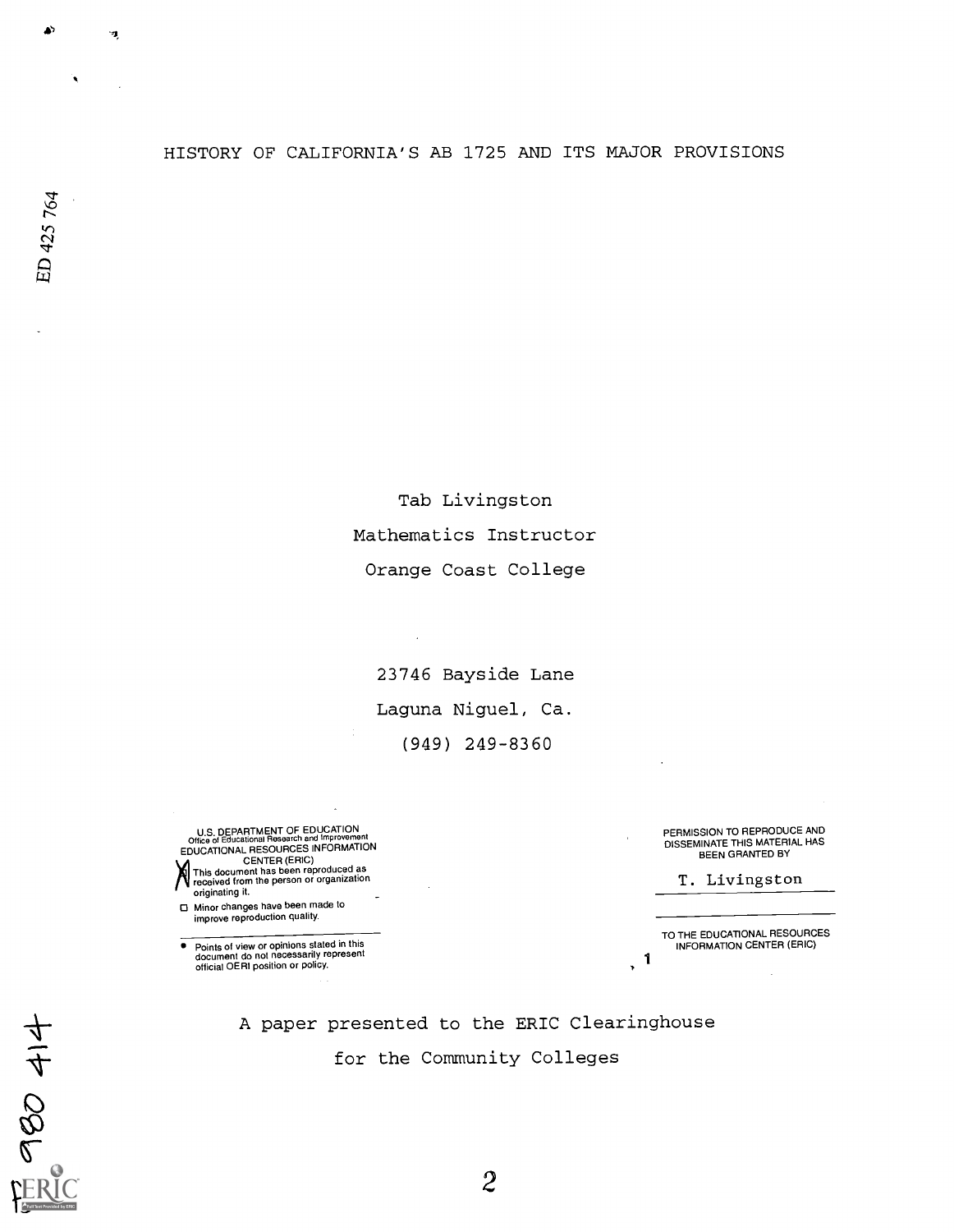#### EMPLOYMENT POSITION

The author is a tenure-track mathematics instructor at Orange Coast College. Orange Coast College (OCC), founded in 1947, is a 2-year college located in Costa Mesa, California. It is part of the Coast Community College District which includes Golden West College and Coastline Community College. Orange Coast College serves a multicultural student population of 21,000 students. The mission of OCC is to provide quality programs that lead to associate degrees, occupational certificates, employment opportunities, and the transfer to 4-year institutions.

### INTRODUCTION

In 1988, Governor George Deukmejian signed Assembly Bill 1725 (AB 1725) after receiving only one vote of opposition ("FACCC Briefing," 1994, p. 1). According to the California Citizens Commission on Higher Education (CCCHE), it was the "most comprehensive policy and regulatory legislation ever adopted for the community colleges" (Laffoon-Villegas, p. 7) . One of its statements of purpose is:

> "to strengthen the capacity of the community colleges to meet the emerging needs of our state, and in particular, to better ensure that all Californians are offered a chance, challenged and taught with imagination and inspiration, offered assistance and counseling, and held to honest standards" (AB 1725, section 1,(1)).

What are the major provisions of this sweeping bill and how has it affected administration of the community college?



die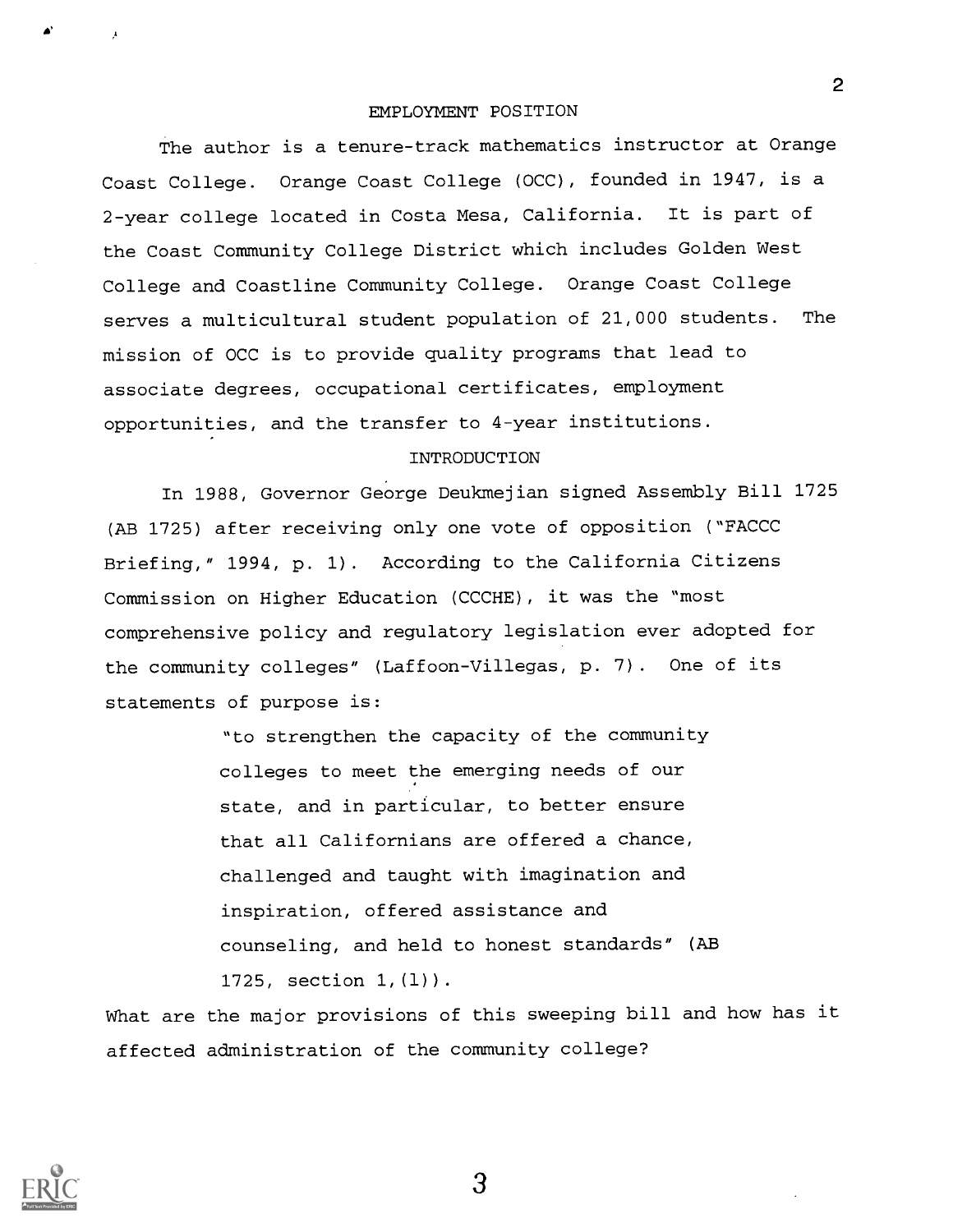### THE HISTORY AND MAIN PROVISIONS

Before 1978, the community colleges in California acted as local community schools (Rockwell, pp. 1-2). The students who attended were from the local neighborhood, the funding was derived from local sources, and all officers were elected from the local area. The board had two areas of authority; local taxing and establishing policy that affected the residents of its district. The Donahoe Act of 1961 separated the community colleges from the K-12 districts and legislation in 1967 created a state Board of Governors to create "coherent statewide policy directions for the community colleges" (Rockwell, p.2) . The passage of Proposition 13 in 1978 created an atmosphere of increased accountability and and a call for educational quality in the community colleges (Murdock, class handout). Funding intended for the community colleges was now to be acquired statewide and no longer on a local basis (Rockwell, p. 2). This had a big impact on the students of the community colleges as they no longer needed permission to attend a college outside their district, spawning the concept referred to as "freeflow." The decisions that each board made now affected students from their local neighborhood as well as those from other districts. This resulted in the determination of policies for students who did not vote for the board members and did not pay taxes to support the district. As the money was channeled to the state coffers first and then to the districts, the power and authority also shifted to the state. The early 80's saw increased resentment that the legislature was acting as a "super board for the colleges" with little understanding of the local needs of each district (Rockwell, p. 2) . The state's power



4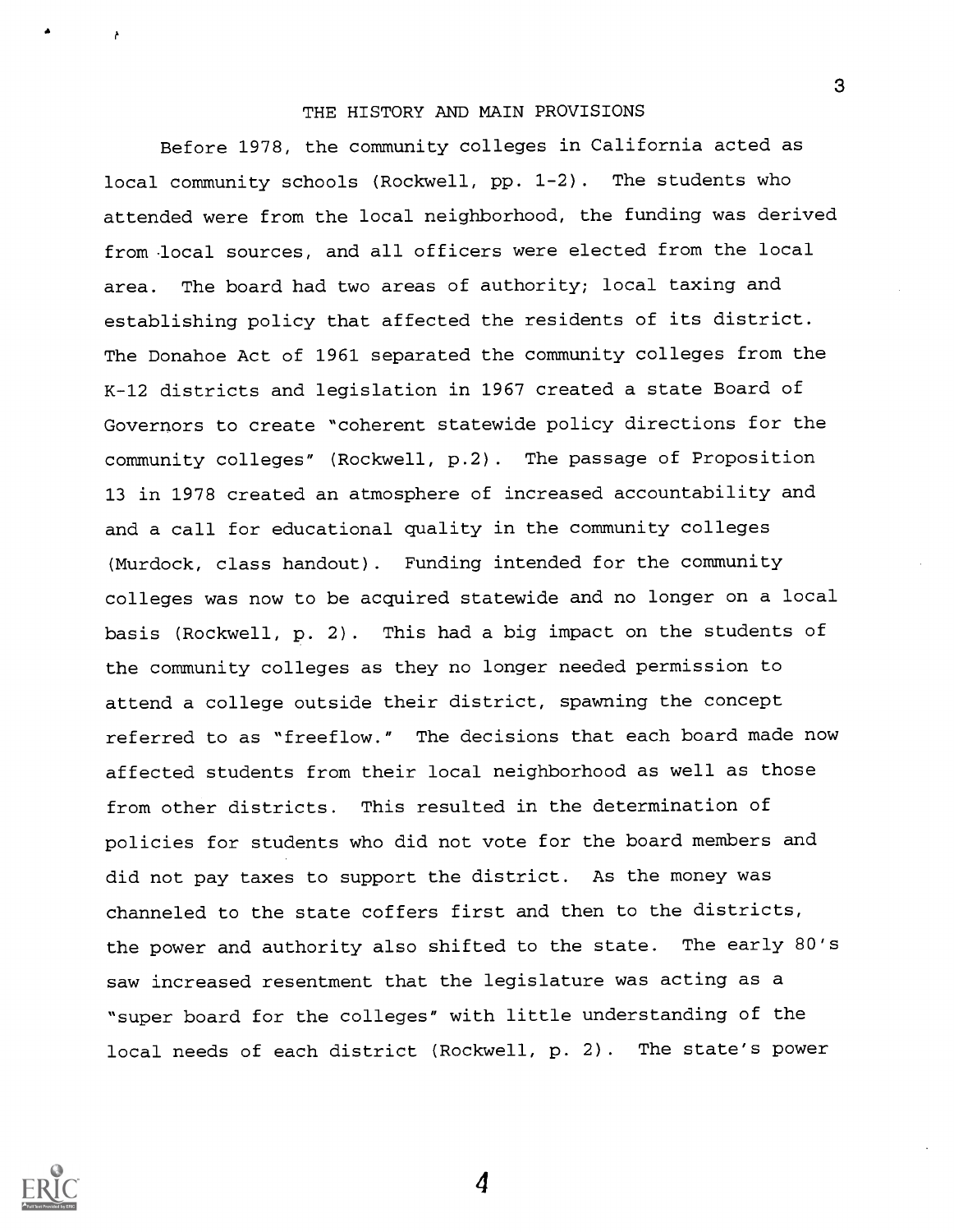to set student fees was cited as an example of increased state control. Before Prop 13, fees were determined locally, but after Prop 13, they were established by statute.

4

The fallout of Prop 13 in the community colleges was extreme. Administrators, faculty and classified staff were laid off, classes were cut and support budgets were greatly curtailed (Rockwell, p. 3). By 1984, the response to the severe budget limitations gave occasion for the joining of the Chief Executive Officers of California Community Colleges, the Commission for the Review of the Master Plan for Higher Education, the Joint Committee for Review of the Master Plan, and the Californians for Community Colleges. The combined efforts of these organizations would lead to the bill which would become AB 1725. In 1987, the Commission for the Review of the Master Plan issued its report titled "Building California's Community Colleges" that had many of the concepts of the bill such as the societal role of the community college, its vocational function, and issues of access (Rockwell, p. 4). Due to the fact that Murdock seems to contradict the name of this report as "The Challenge of Change," I am not quite sure what it is actually entitled (Murdock, p. 1).

What are the main issues addressed by AB 1725? A number of sources in the literature focused on the change in governance. Murdock cites the shift in power from the legislature back to the local board, a reverse from Proposition 13 I might add, as a major provision of the bill (Murdock, p. 1). Indeed, many academic senates view certain provisions of the bill as imposing the concept of "shared governance" on the community colleges, but it was noted in class that this is not stated anywhere in the bill (class notes). The Mission College Academic Senate claims that "the shared governance provisions of AB 1725 have greatly

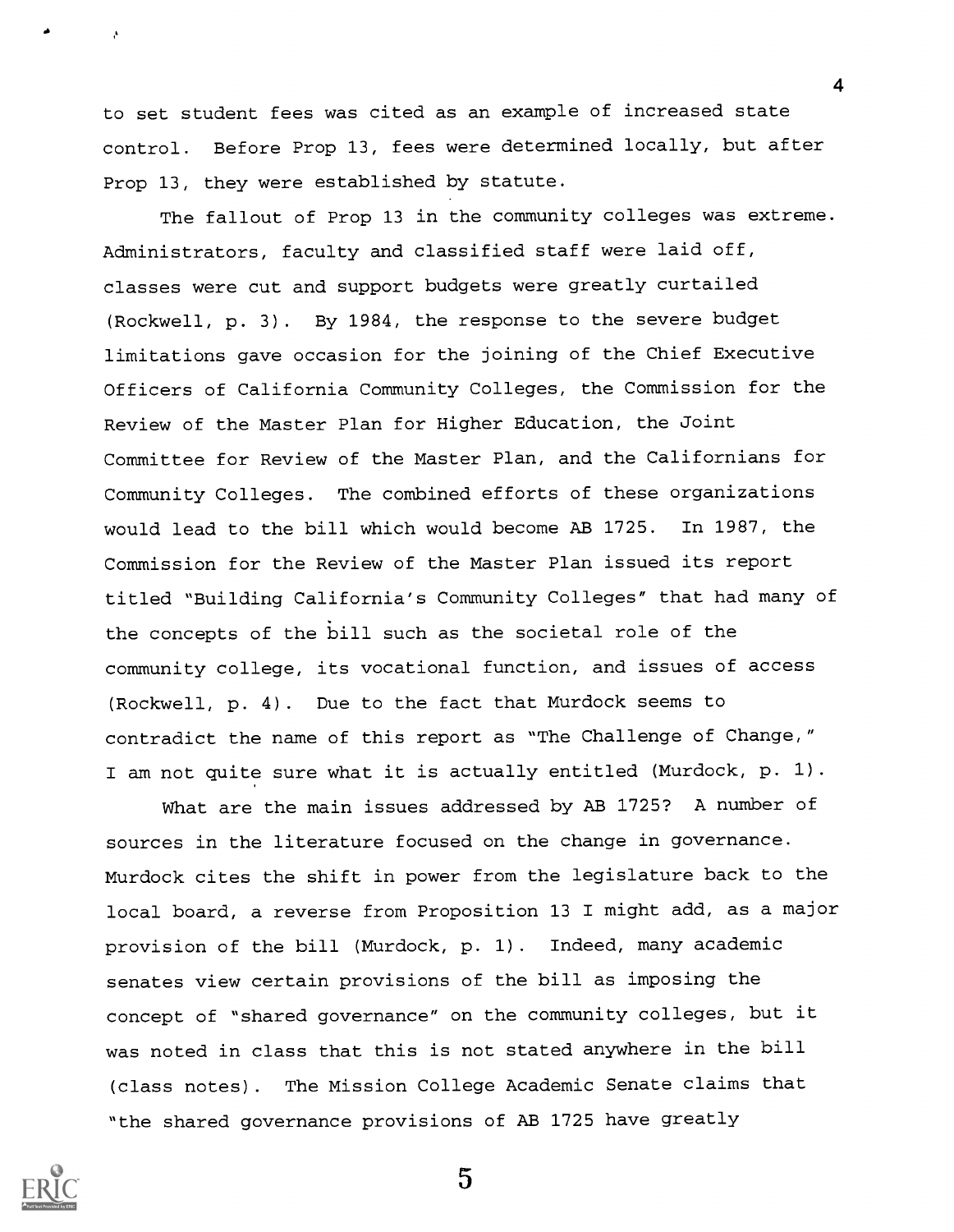increased the role of the Academic Senate in the formation of college policy, and [specifies] eleven broad areas in which the Board of Trustees has adopted a policy to rely primarily on the advice of the Academic Senate" ("Welcome back," 1998). The Cabrillo College Academic Senate quotes a number of sections of AB 1725 to bolster its claim that the bill gives the local senates more responsibility and clout in representing the faculty to the administration and governing board of the college ("The Law..."). The section of the bill quoted that bolsters their claim of shared governance the most is "Administrators...(should)...lead, organize, plan and supervise...understand the needs of faculty and the learning process...and value institutional governance based upon a genuine sharing of responsibility with their faculty colleagues" ("The Law...") . Bill Scroggins (1997), President of the Academic Senate for California Community Colleges, notes that AB 1725 opened the door for shared governance, but points out that it was the revision of Section 53200 to 53204 of Title 5 that strengthened the authority of the academic senate in dealing with the local board (p.1).

With a slight amount of skepticism of the Cabrillo College Academic Senate's paraphrasing of the word "should" in their quote of AB 1725, section 4, (o),(3), I examined the bill. It actually says that any laws and regulations regarding faculty and administrator qualifications, evaluations, hiring, or retention should promote the efforts of the colleges to ensure faculty and administration consist of "Administrators who can lead, organize, plan, and supervise; who understand the needs of faculty and the learning process; and who value institutional governance based upon a genuine sharing of responsibility with faculty colleagues" (AB 1725, section 4, (o),(3)). Thus paraphrasing "who can" with



5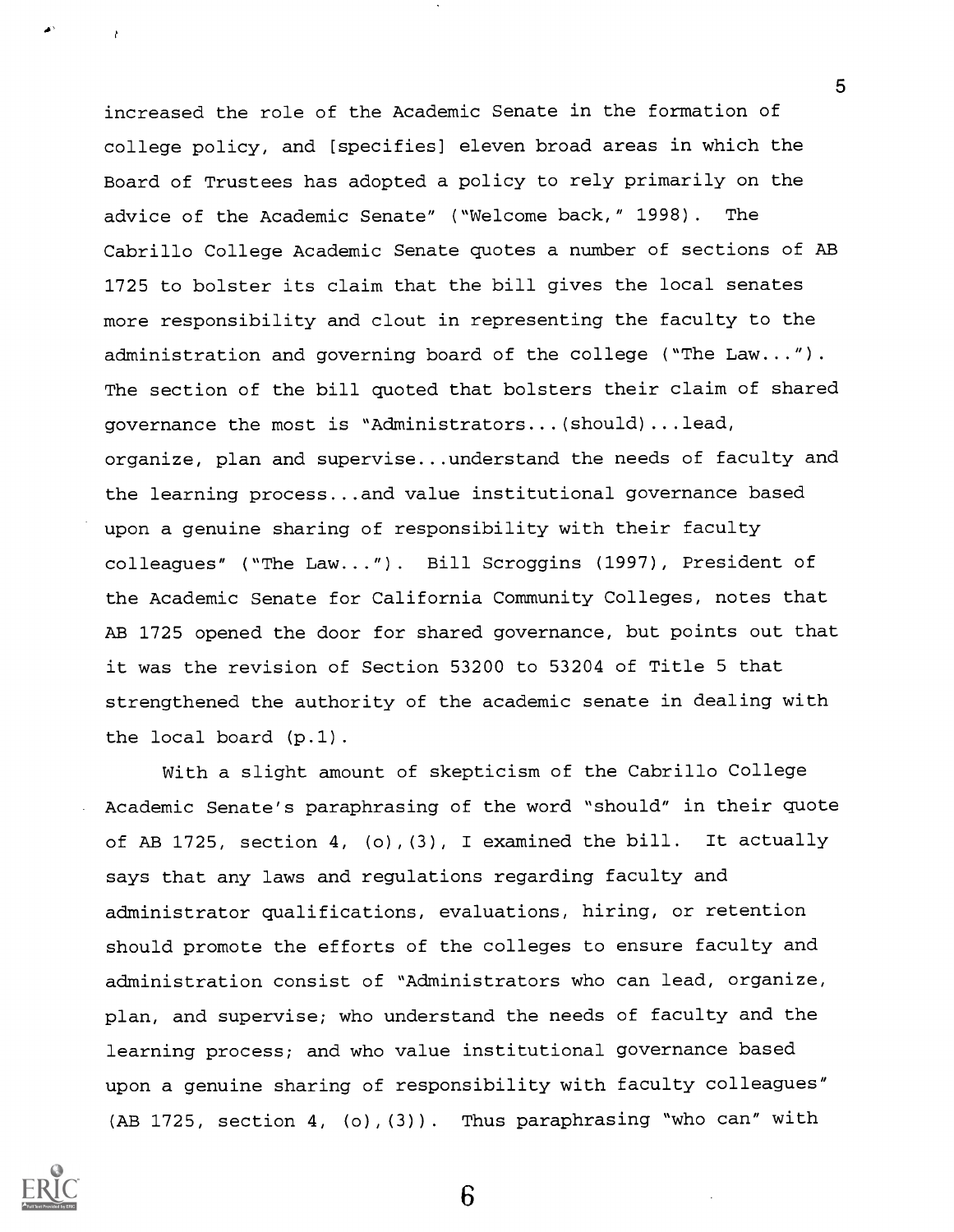the word "should" does not appear to alter the meaning or intent of the statement. I do however disagree with the occasional statement from administrators that the bill does not stipulate the concept of "shared governance." (class notes). I see "Administrators who...value institutional governance based upon a genuine sharing of..." as espousing shared governance. However, if the point is the bill does not specifically state the term "shared-governance," then I concur.

6

The mission of the community college was defined in the bill and transfer is listed as the top priority (Murdock, p. 1). The bill stipulates that the University of California and the California State University system must work closely with the community college system to establish a common core of classes which students can transfer. Thus administrators from both levels need to collaborate to ensure this element of the bill is addressed and met.

The role of vocational education was also addressed as a top priority (Murdock, p.1). Given the large number of students in vocational training at the community colleges, it is not surprising that this was considered an important topic to address. The Faculty Association of California Community Colleges (FACCC) considers community colleges to be "California's job training ground" with an enrollment of more than one million students in vocational education courses ("FACCC Briefing," 1994, p. 1). The intent of this provision was to "streamline the flow of vocational students from high schools into community college programs" (Murdock, p. 1). From an administration standpoint, working closely with the high schools to ensure a smooth transition from one level to the next would need to be a primary focal point.

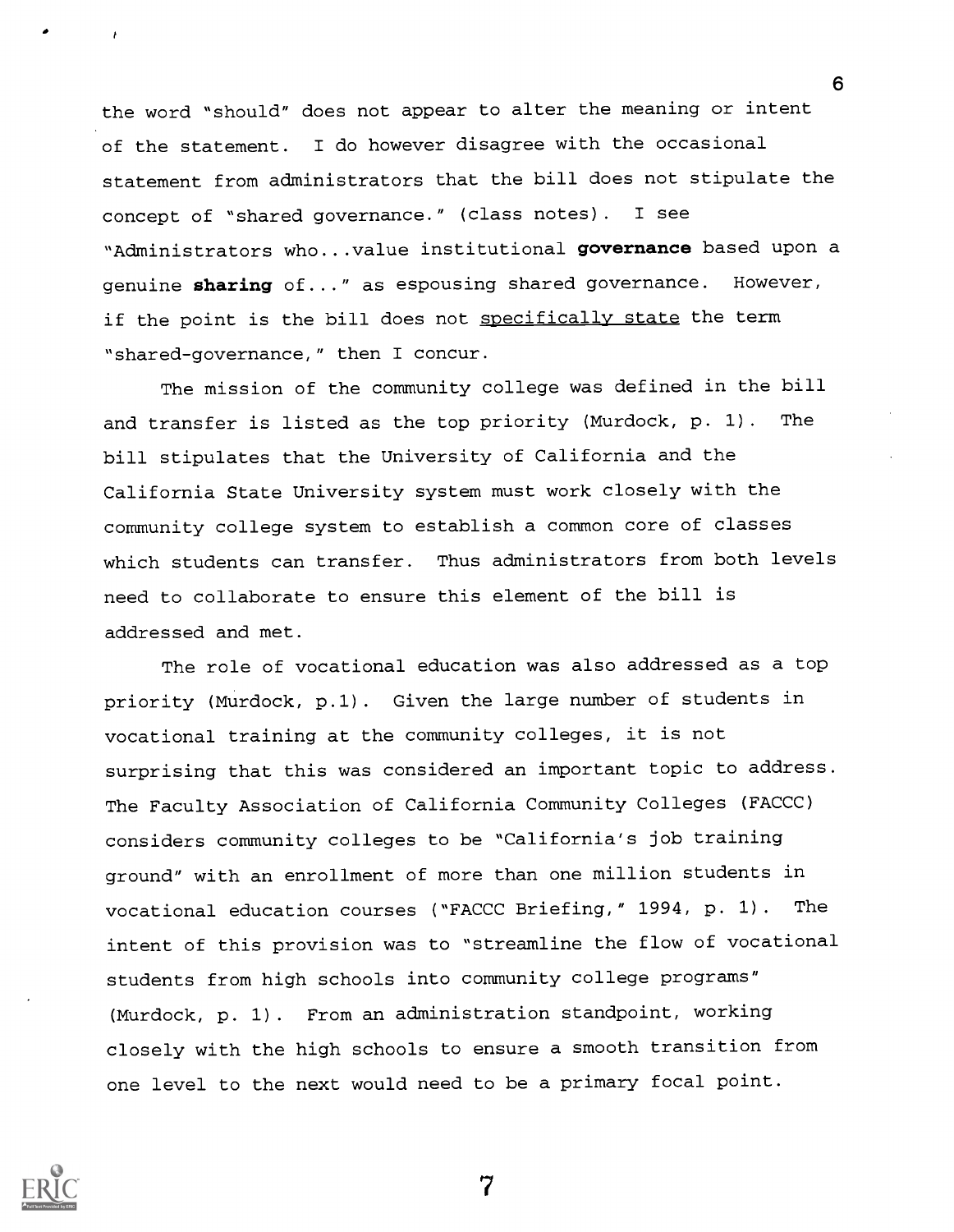The third major concern addressed in AB 1725 was a new emphasis in remediation (Murdock, p. 1). Murdock equates this need with the changing demographics of the state. An increase in the demand for English as a second language courses and the lack of basic skills of many students, due to demographic changes, are cited as areas that will greatly impact the role of the community college system (Murdock, p.1) . Though remedial coursework is an important focus of the bill, it restricts the total number of semester hours to thirty (Rockwell, p. 4). This mandates that it will be incumbent upon administration to offer a diverse and varied curriculum.

 $\overline{7}$ 

AB 1725 addresses a number of issues that relate to faculty and the hiring of personnel. The law stipulates the future role that affirmative action will play in hiring practices. The governing board is admonished to adhere to an affirmative action program that "shall have goals that ensure participation in, and commitment to, the program by district personal, and timetables for its implementation" (AB 1725, section 23, 87102. (a)) . It goes on to say that the board of governors "shall prescribe those conditions necessary to assure reasonable progress and otherwise meet the legal requirements of affirmative action. The conditions may include the withholding of allowances made pursuant to Sections 87482.6 and 87107" (AB 1725, section 24, 87104. (a)). Murdock mentions that AB 1725 requires the workforce to reflect the proportionality of the state's adult population by 2005, but upon review of the law, this appears to be incorrect (Murdock, p. 2). The law actually calls this a goal, not a requirement. Section 25, 87107. (a), referring to the Faculty and Staff Diversity Fund, states that "the money in the fund shall be available to the board of governors upon appropriation by the

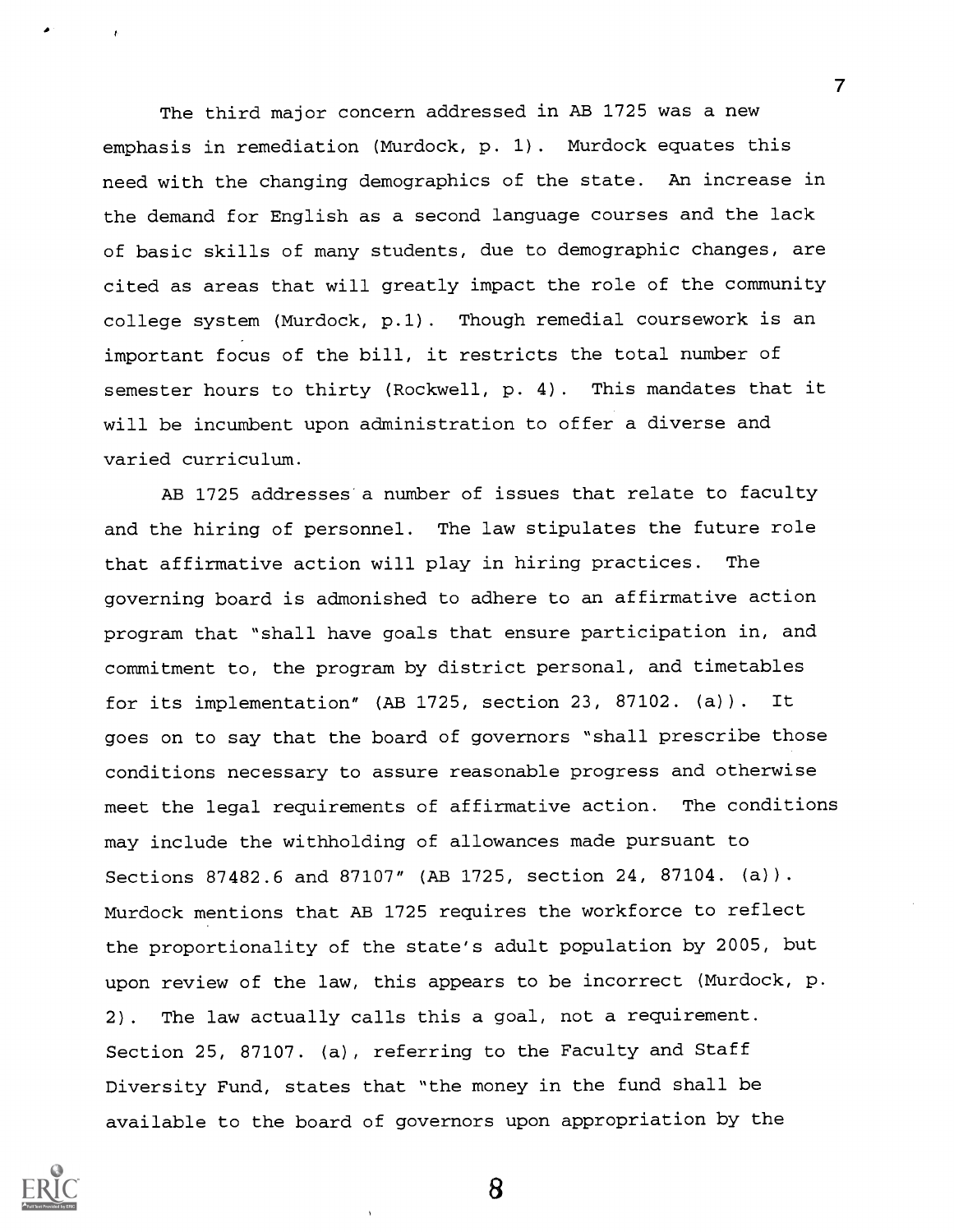Legislature for the purpose of enabling the California Community Colleges as a system to address the goal that by the year 2005 the system's work force will reflect proportionately the adult population of the state" (AB 1725). Administration can play a major role in meeting these goals due to the fact that presidents have a significant impact on faculty selection. For example, at OCC the hiring committee sends its top candidates to the president for final selection. The president then chooses the candidate(s) that will be hired. From this perspective, the president can have a significant impact on meeting the affirmative action goals of AB 1725.

The hot topic that was addressed in much of the literature was the 75:25 ratio. Many sources discussed the goal that seventy-five percent of instruction be taught by full-time instructors and twenty-five percent may be taught by part-time faculty. However, according to the California Teachers of English to Speakers of Other Languages (CATESOL), this ratio only applied to the instruction of credit courses and not to the instruction of non-credit courses such as ESL classes ("CATESOL position," 1997). Examination of the bill verifies this complaint. Section 35, 87482.6 (a) states that "the Legislature wishes to recognize and make efforts to address longstanding policy of the board of governors that at least 75 percent of the hours of credit instruction in the California Community Colleges, as a system, should be taught by full-time instructors" (AB 1725) . It would appear that this is sending a mixed signal to the community college system. The bill addressed the negative impact of too much instruction by part-time faculty and it emphasized the need for remedial and ESL classes, yet it exempted the ESL classes from the 75:25 ratio. From an administration standpoint, this must

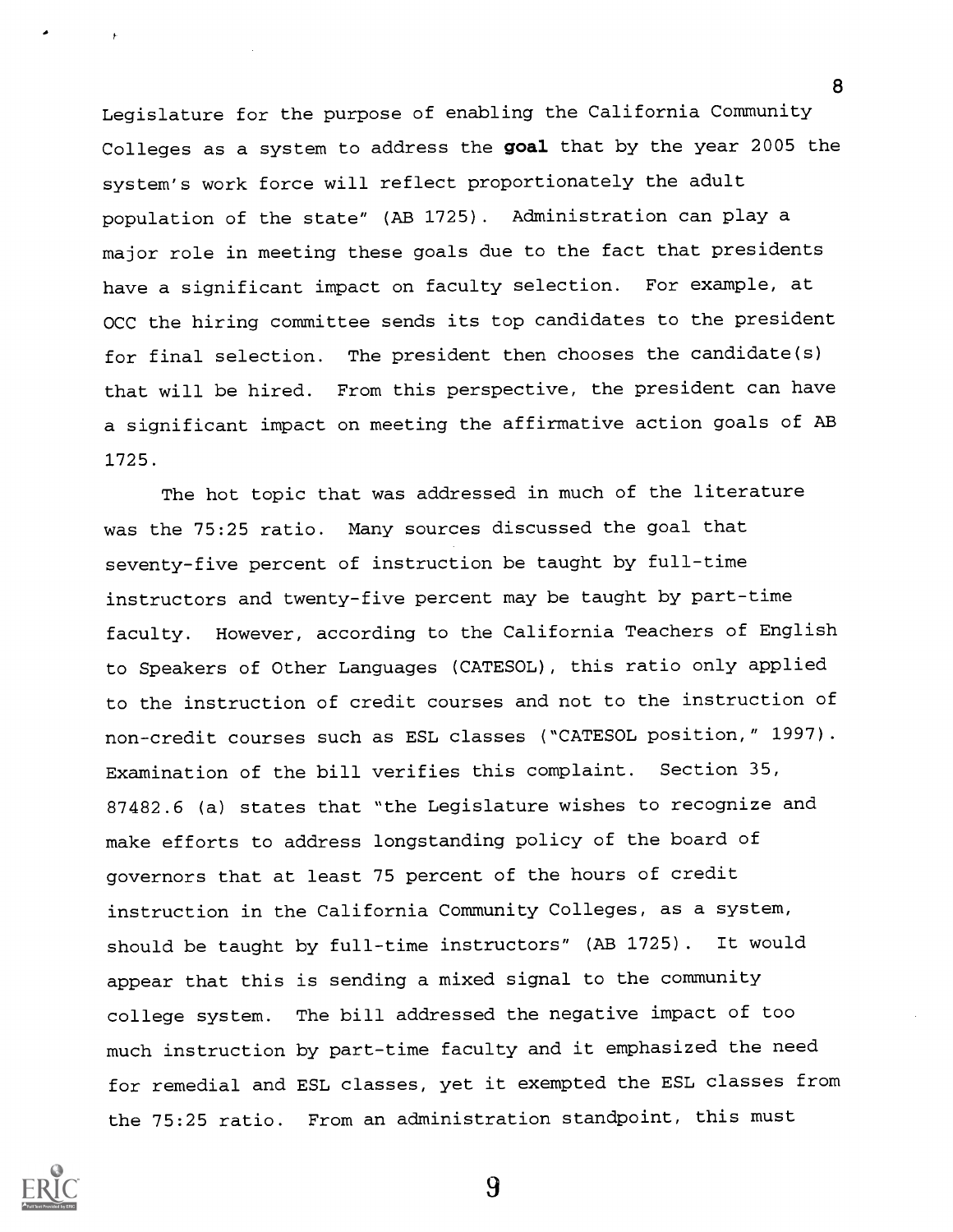seem paradoxical. There have been attempts to include more areas than just the instruction of credit courses into the 75:25 ratios. For instance, the FACCC mentioned that the CCC Board of Governors was likely to support the addition of counselors and librarians to the full-time percentage calculations in 1997, but I was unable to locate whether this had indeed passed (Rilke, 1997). Another faculty-related issue was the intended separation of the community colleges from the "K-12 mentality" resulting in "higher education with an atmosphere of true academia" according to the California Teachers Association (Landre, 1998) . The elimination of the state level teaching credential, like that of the K-12 system, was to be eliminated by July 1, 1990 (Murdock, p. 2). For better or worse, this would allow administration and hiring committees to employ professionals from their respective fields without the necessary teaching credential. This has the benefit of adding faculty from industry, but it is my opinion that these very people may not be effective instructors when it comes to communicating their knowledge to students. They would most certainly lack an understanding of educational pedagogy or the institutional culture of public education.

The last main provision of AB 1725 was an adjustment in the financing of the system. Instead of using the K-12 derivative of average daily attendance, financing would be derived by "program based funding," a new formula using credit student FTE head count, square footage of owned and/or leased property, and a percentage of fixed overhead such as administrative costs (Murdock, p. 6). The goal of this new formula was to "bring greater rationality and predictability to the funding process" by shifting the responsibility from the state to the local level (p. 2).



1 0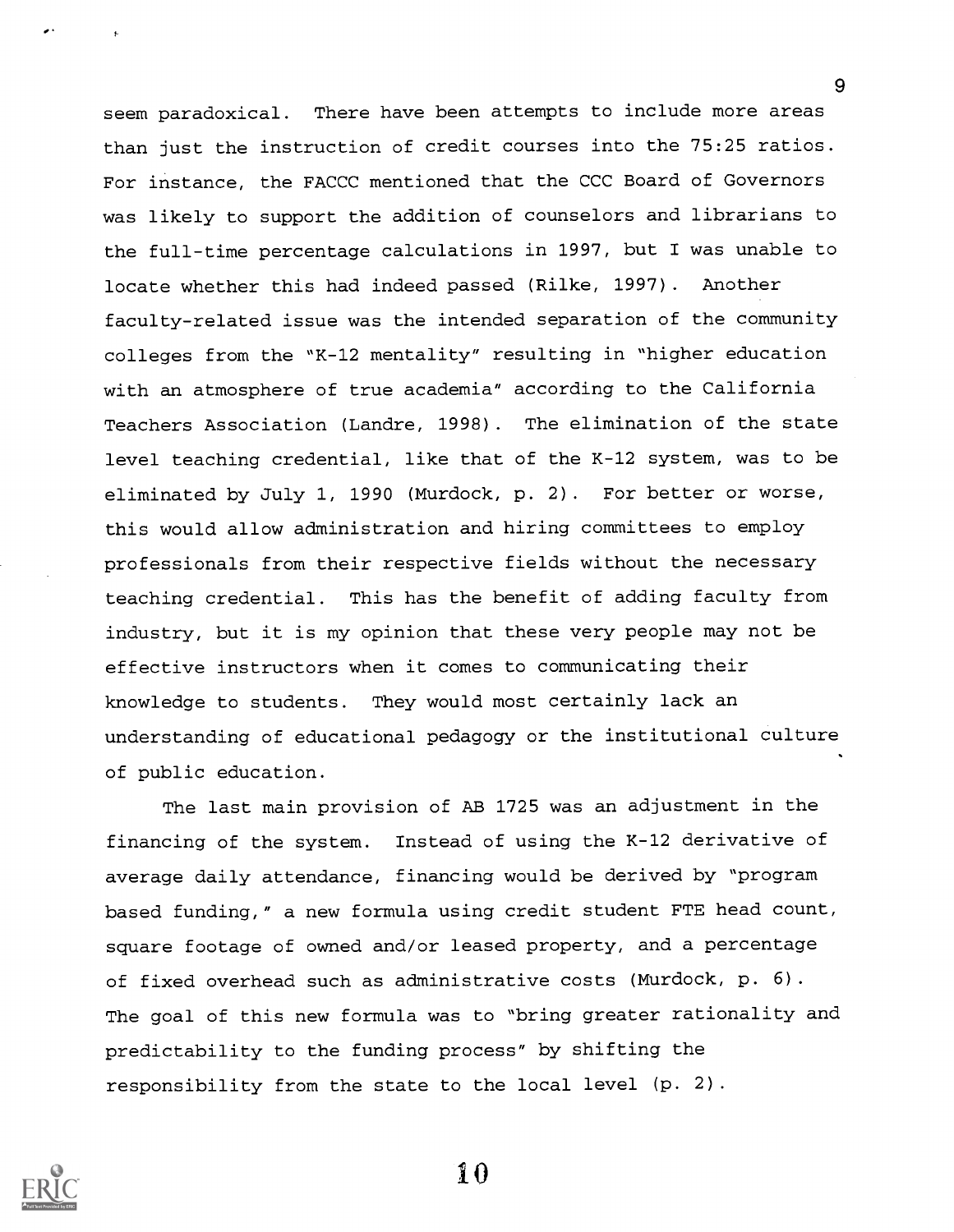AB 1725 was a comprehensive bill that included sweeping reform for the community college system. The primary focus of the bill was to emphasize the new role of the California community colleges as post-secondary institutions with a focus on the transfer of students and the offering of remedial courses and vocational training. A number of other issues were addressed, such as providing a renewed perspective on governance, externally as well as internally. Externally, the bill shifted power back to the local districts, and internally, it clarified the structure of power and admonished administrators and faculty to share the responsibilities of governance in the organization. Affirmative action issues were addressed with a commitment for personnel to reflect the ethnicity of the state. Growing concern that a large number of classes were being taught by part-time faculty led to guidelines in the percentages of part-time verses full-time faculty. And finally, new formulas were developed to change the way the community colleges would receive their funding with an emphasis placed on local control.

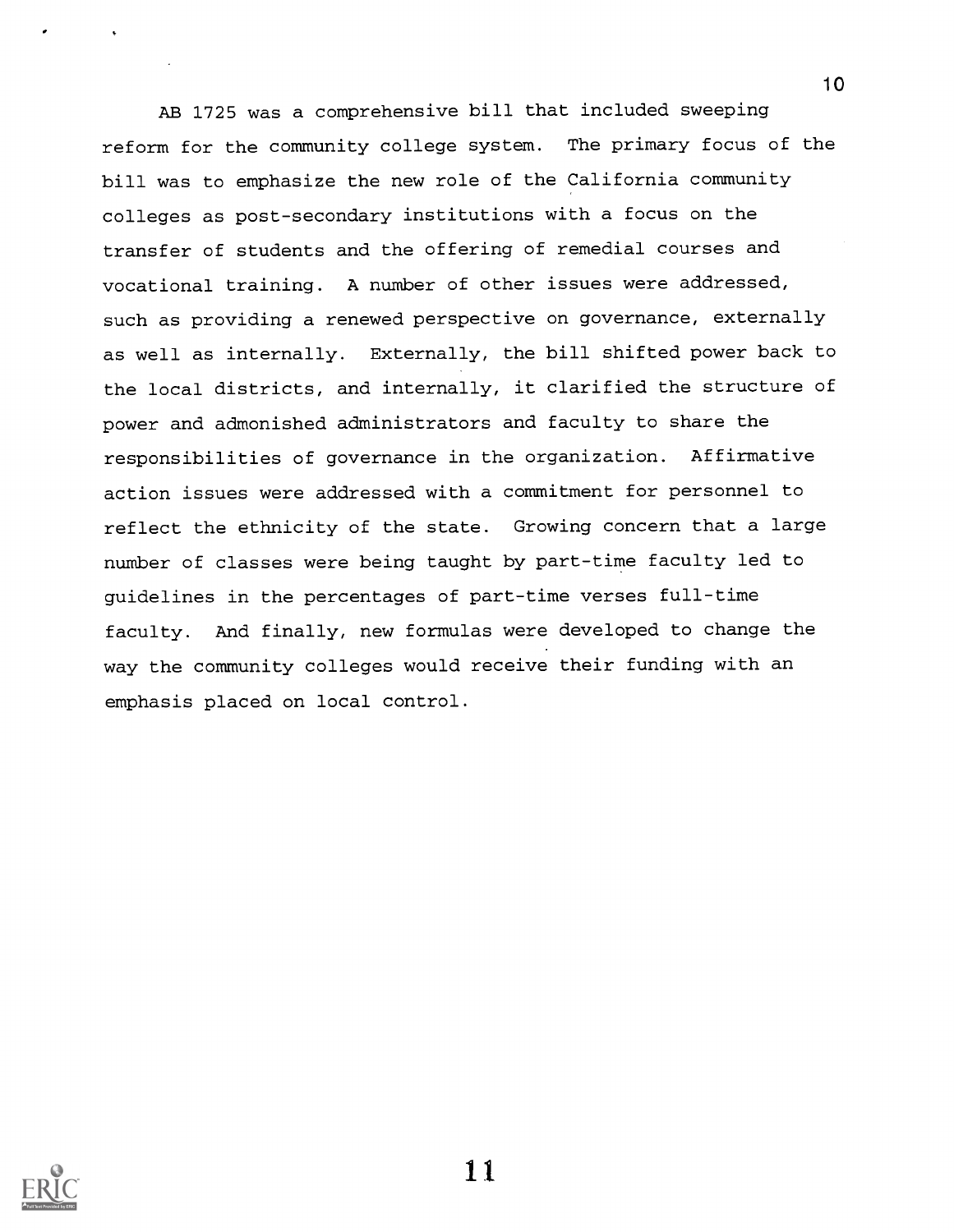#### REFERENCES

AB 1725. Available at the Orange Coast College Library.

CATESOL position statement on the need to increase full-time, permanent teaching staff in adult or community college noncredit ESL programs. (1997). [On-Line]. Available: http:www.catesol.org/ftime.html.

FACCC briefing paper for legislators. (1994). [On-line]. Available: http:www.faccc.org/briefing.htm.

Laffoon-Villegas, R. A brief primer on higher education governance in California. [On-line]. Available: http://www.ccche.org/governance.html.

Landre, D. (1998). Unshared governance? Higher Education. [On-Line]. Available: http://www.cta.org/higher-ed/cca-index.html.

Murdock, A. (class handout) Reform for the California Community Colleges.

Rilke, R. (1997, October 14). FACCC victory tops 1997 legislative results. [On-Line]. Available: http://www.faccc.org/infaccc/oct14-97.htm.

Rockwell, R. A brief primer on AB1725 and California community college finance and governance. [On-line]. Available: http:www.ccche.org/AB1725.html.

Scroggins, B., (1997). Establishment of curriculum committees. Consultation Digest. [On-line] . Available: http://www.cccco.edu/cccco/consult/curcomm2.htm.

The law- AB 1725 and Title 5. [On-line]. Available: http://www.cabrillo.cc.ca.us/facsenate/1HELAW.html.

Welcome back to fall semester 1998. [On-line]. Available: http://www.wvmccd.cc.ca.us/mc/senate/default.html.

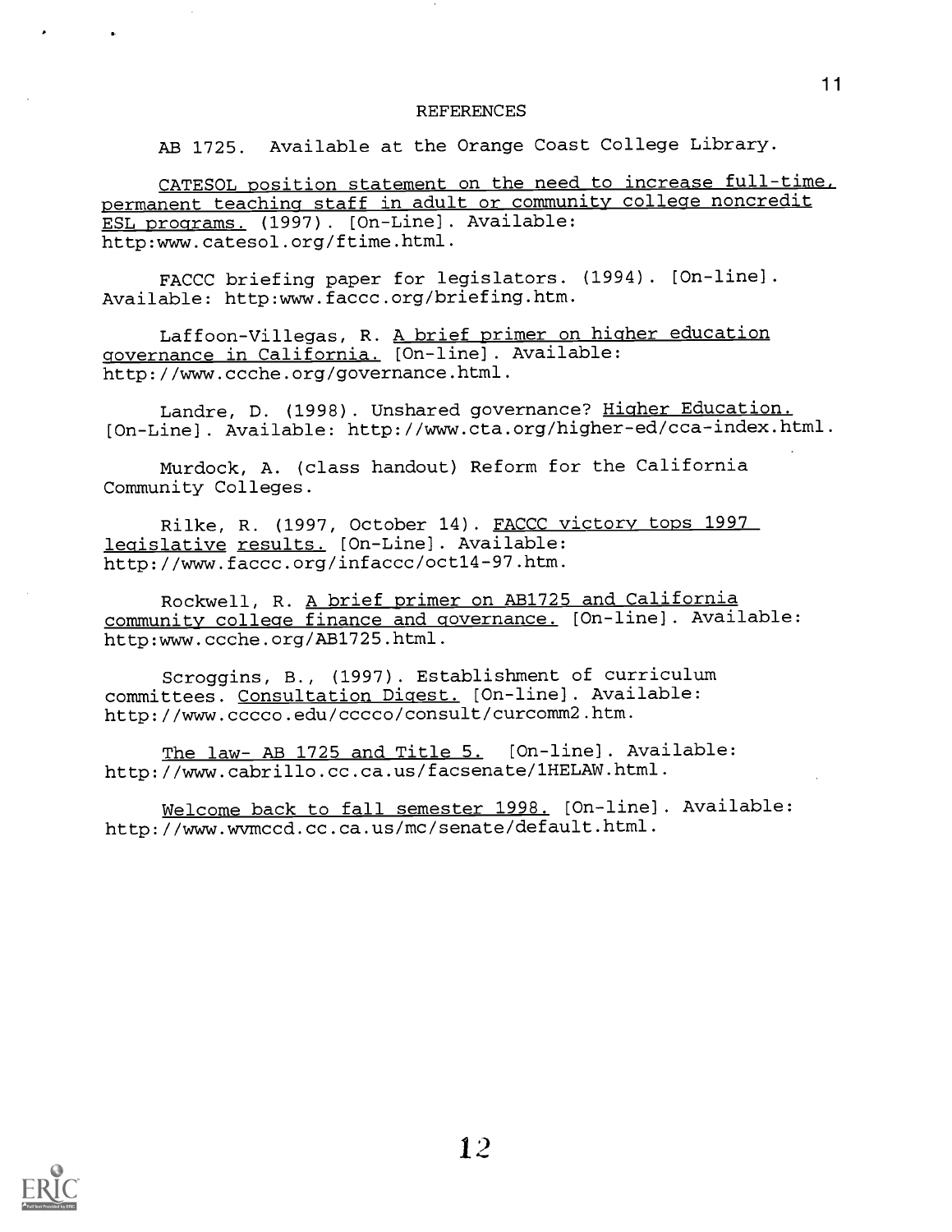

## U.S. Department of Education

Office of Educational Research and Improvement (OERI) National Library of Education (NLE) Educational Resources Information Center (ERIC)



# REPRODUCTION RELEASE

(Specific Document)

I. DOCUMENT IDENTIFICATION:

| Title:<br>Vistory of Californias AB 1725 and its Major Provisions |                          |
|-------------------------------------------------------------------|--------------------------|
| Civingston<br>Author(s):                                          |                          |
| <b>Corporate Source:</b>                                          | <b>Publication Date:</b> |

## II. REPRODUCTION RELEASE:

In order to disseminate as widely as possible timely and significant materials of interest to the educational community, documents announced in the monthly abstract journal of the ERIC system, Resources in Education (RIE), are usually made available to users in microfiche, reproduced paper copy, and electronic media, and sold through the ERIC Document Reproduction Service (EDRS). Credit is given to the source of each document, and, if reproduction release is granted, one of the following notices is affixed to the document.

If permission is granted to reproduce and disseminate the identified document, please CHECK ONE of the following three options and sign at the bottom of the page.

| The sample sticker shown below will be<br>affixed to all Level 1 documents                                                                                    | The sample sticker shown below will be<br>affixed to ail Level 2A documents                                                                                                                                                                                                                                                                                                                                                                                                                                       | The sample sticker shown below will be<br>affixed to all Level 2B documents                        |
|---------------------------------------------------------------------------------------------------------------------------------------------------------------|-------------------------------------------------------------------------------------------------------------------------------------------------------------------------------------------------------------------------------------------------------------------------------------------------------------------------------------------------------------------------------------------------------------------------------------------------------------------------------------------------------------------|----------------------------------------------------------------------------------------------------|
| PERMISSION TO REPRODUCE AND<br>DISSEMINATE THIS MATERIAL HAS<br><b>BEEN GRANTED BY</b>                                                                        | PERMISSION TO REPRODUCE AND<br>DISSEMINATE THIS MATERIAL IN<br>MICROFICHE, AND IN ELECTRONIC MEDIA<br>FOR ERIC COLLECTION SUBSCRIBERS ONLY.<br><b>HAS BEEN GRANTED BY</b>                                                                                                                                                                                                                                                                                                                                         | PERMISSION TO REPRODUCE AND<br>DISSEMINATE THIS MATERIAL IN<br>MICROFICHE ONLY HAS BEEN GRANTED BY |
| Samp-                                                                                                                                                         |                                                                                                                                                                                                                                                                                                                                                                                                                                                                                                                   |                                                                                                    |
| TO THE EDUCATIONAL RESOURCES<br>INFORMATION CENTER (ERIC)                                                                                                     | TO THE EDUCATIONAL RESOURCES<br>INFORMATION CENTER (ERIC)                                                                                                                                                                                                                                                                                                                                                                                                                                                         | TO THE EDUCATIONAL RESOURCES<br>INFORMATION CENTER (ERIC)                                          |
|                                                                                                                                                               | 2A                                                                                                                                                                                                                                                                                                                                                                                                                                                                                                                | 2B                                                                                                 |
| Level 1                                                                                                                                                       | Level 2A                                                                                                                                                                                                                                                                                                                                                                                                                                                                                                          | Level 2B                                                                                           |
|                                                                                                                                                               |                                                                                                                                                                                                                                                                                                                                                                                                                                                                                                                   |                                                                                                    |
|                                                                                                                                                               |                                                                                                                                                                                                                                                                                                                                                                                                                                                                                                                   |                                                                                                    |
| Check here for Level 1 release, permitting reproduction<br>and dissemination in microfiche or other ERIC archival<br>media (e.g., electronic) and paper copy. | Check here for Level 2A release, permitting reproduction<br>and dissemination in microfiche and in electronic media<br>for ERIC archival collection subscribers only                                                                                                                                                                                                                                                                                                                                              | Check here for Level 2B release, permitting<br>reproduction and dissemination in microfiche only   |
|                                                                                                                                                               | Documents will be processed as indicated provided reproduction quality permits.<br>If permission to reproduce is granted, but no box is checked, documents will be processed at Level 1.                                                                                                                                                                                                                                                                                                                          |                                                                                                    |
|                                                                                                                                                               | I hereby grant to the Educational Resources Information Center (ERIC) nonexclusive permission to reproduce and disseminate this document<br>as indicated above. Reproduction from the ERIC microfiche or electronic media by persons other than ERIC employees and its system<br>contractors requires permission from the copyright holder. Exception is mede for non-profit reproduction by libraries end other service agencies<br>to satisfy information needs of educators in response to discrete inquiries. |                                                                                                    |
| Signature:<br>Printed Name/Position/Title:<br><b>Sign</b>                                                                                                     |                                                                                                                                                                                                                                                                                                                                                                                                                                                                                                                   | H Import                                                                                           |
|                                                                                                                                                               |                                                                                                                                                                                                                                                                                                                                                                                                                                                                                                                   |                                                                                                    |
| here,→<br>Organization/Address                                                                                                                                | Telephone:<br>E-Mail Address:                                                                                                                                                                                                                                                                                                                                                                                                                                                                                     | <b>FAX:</b><br>Date:<br>ic   19   98                                                               |